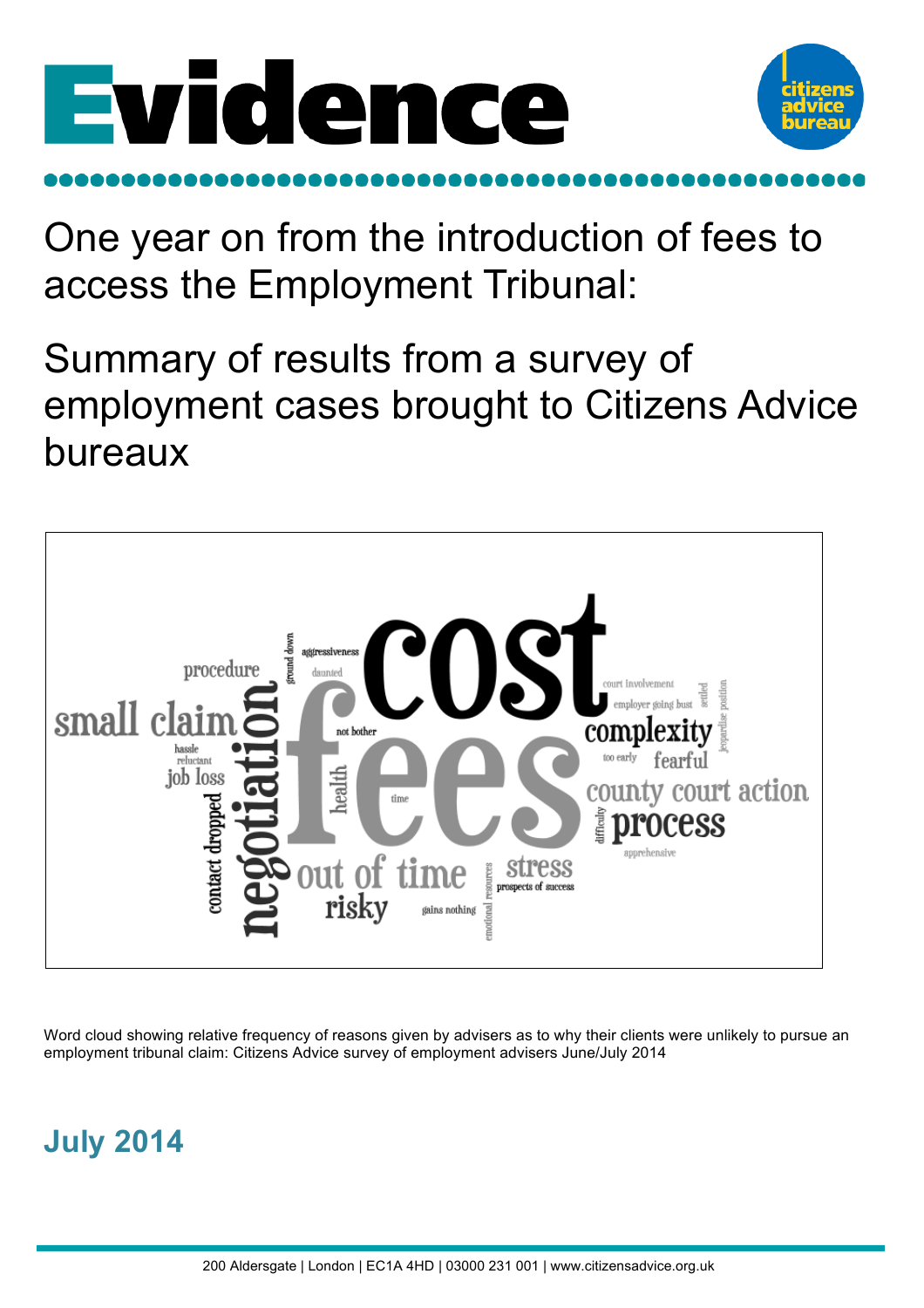# 1. Summary

1.1 In June and July this year, Citizens Advice undertook a six week survey to enable Citizens Advice Bureaux employment advisers to provide information on the clients they were seeing with a potential cause of action to the Employment Tribunal. As well as providing details of the case, advisers were asked to assess, where possible, the strength of the claim; the likelihood of the client pursuing the claim, and the reasons for their assessment. This briefing summarises the main findings of the survey.

1.2 Key findings were:

- 80 per cent of cases were assessed by an adviser as having a Very good, Good or 50/50 chance of success if they were pursued to employment tribunal.
- Less than a third of claims assessed as having a Very good, Good or 50/50 chance of success were considered likely to be, or were definitely being, taken forward.
- For claims less than £1,000 in value, less than a quarter were assessed as likely to be, or were definitely being, taken forward.
- Where cases were assessed as unlikely to be taken forward, fees or cost were the most common reasons given by the adviser, in over half of cases.
- The most common bases of claim were unfair dismissal and withholding of wages. Holiday pay was the next most common basis of claim.
- One fifth of cases contained discrimination as a basis for the claim.
- 40 per cent of clients were potentially eligible for fee remission.
- 43 per cent were not in employment at the time of their contact with the bureau adviser. 25 per cent were claiming a social security benefit as a direct result of the alleged complaint against the employer.

# 2. Background

2.1 On 29 July 2013, fees were introduced to access the Employment Tribunal. There are two fee brackets. To issue a less complex claim, such as withholding of wages or holiday pay, the fee is £160. For more complex claims such as unfair dismissal or discrimination, the issue fee is £250. In both cases, additional fees are payable to pursue the case to a hearing. These are £230 and £950 respectively, meaning that taking a case through the Employment Tribunal can cost up to £1,200.

2.2 There is a system of fee remission in place whereby those on low income can have fees fully or partially paid. It requires detailed proof of eligibility.

2.3 Since fees were introduced, Ministry of Justice statistics show that the number of claims being issued in the Employment Tribunal has plummeted. Latest statistics<sup>1</sup> for the six months from October 2013 to March 2014 show a 73 per cent drop on the same period the previous year.

 $1$  Tribunal statistics: January to March 2014 tables – Ministry of Justice 12 June 2014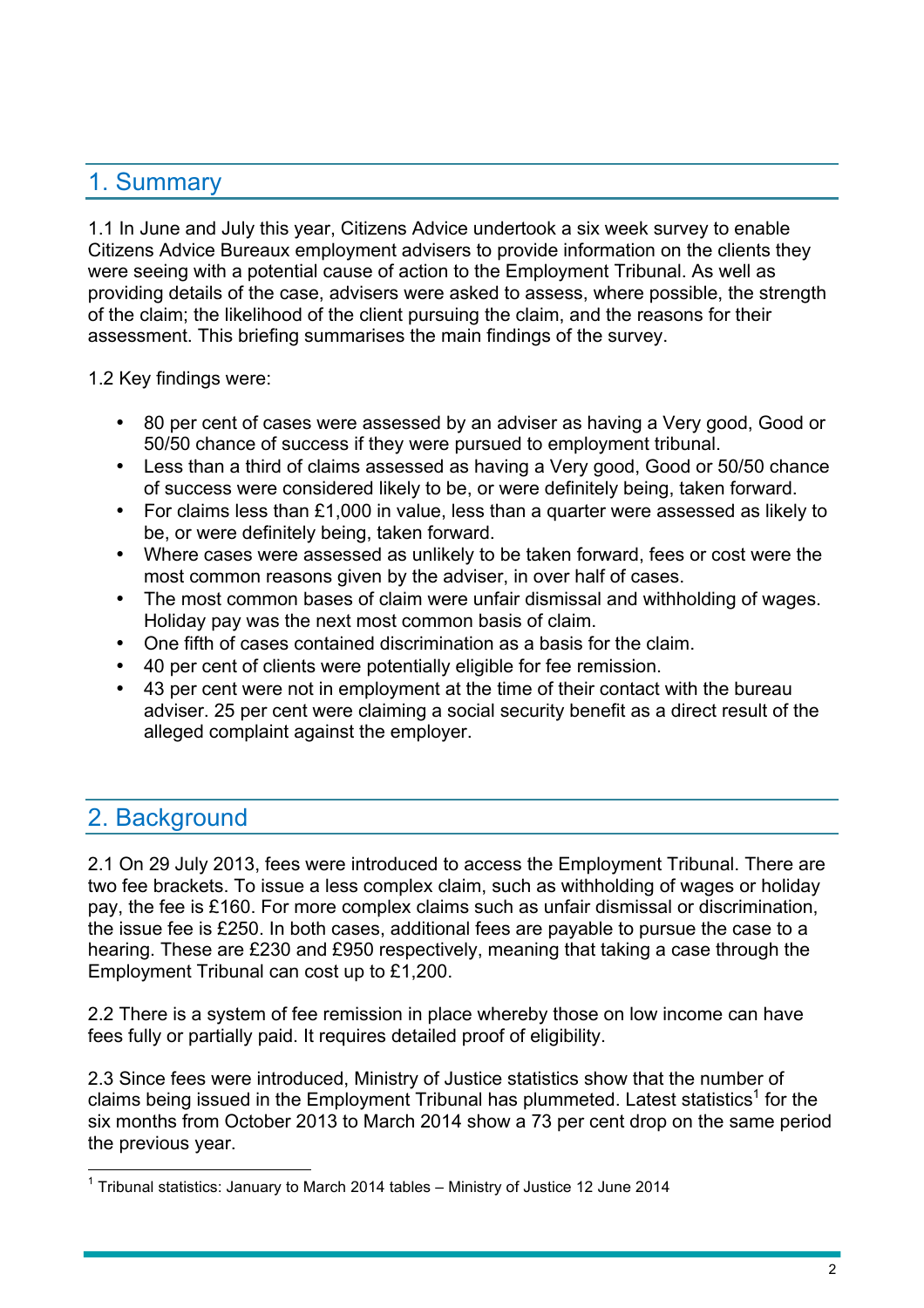### 3. The survey

3.1 The survey was completed by 72 advisers across the UK, advising clients on employment issues. They provided details of 182 clients they have seen with potential claims to the Employment Tribunal since the advent of fees in July 2013. This represents a sample of all cases brought to bureaux. Citizens Advice Bureaux dealt with over 25,000 issues relating to employment tribunals and employment tribunal appeals in 2013/14. They dealt with nearly 400,000 issues relating to employment generally, including matters relating to terms and conditions, and pay and entitlements. Over 15,000 issues related to discrimination in employment.

# 4. Strength of claim

4.1 Advisers were asked to rate the strength of the client's claim, on the basis of the information available, if they were to take the case to employment tribunal.

Fig.1 shows the breakdown by number of cases. Fig.2 shows the same information by percentage.



#### **Key finding – 80 per cent of cases were assessed by an adviser as having a Very good, Good or 50/50 chance of success if pursued to employment tribunal.**

Fig.1: Adviser rating of strength of claim by number of cases

Fig. 2: Adviser rating of strength of claim by percentage share

4.2 Advisers were also asked to indicate the likelihood of the client pursuing the claim. Table 1 shows their assessment of likelihood compared with assessment of strength of claim.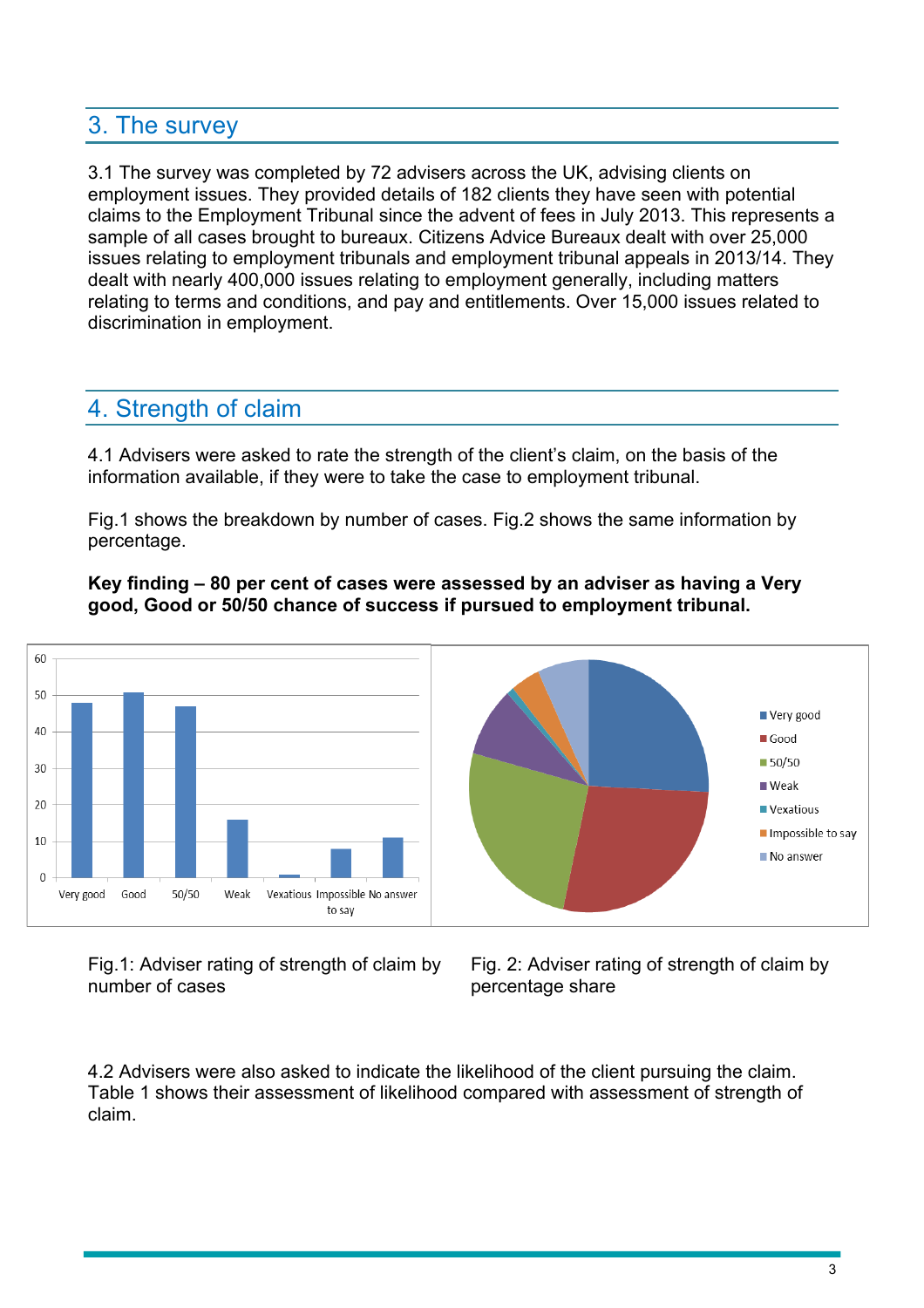**Key finding – Less than a third of claims with a Very good, Good or 50/50 chance of success were considered likely to be, or were definitely being, taken forward. Only 14 per cent were definitely being taken forward.**

| <b>Strength</b>   | <b>Definite</b> |        | Likely/Very   Unlikely/Very | Not at all | <b>Impossible</b> | <b>No</b> |
|-------------------|-----------------|--------|-----------------------------|------------|-------------------|-----------|
| of claim          |                 | likely | unlikely                    | likely     | to assess         | answer    |
| Very good         | 10              | 6      | 12                          | 13         | 2                 | 5         |
| Good              | 6               | 14     |                             | 9          | 9                 |           |
| 50/50             |                 | 5      | 19                          | 6          | 8                 | 5         |
| <b>Weak</b>       |                 |        | 6                           | 3          |                   |           |
| <b>Vexatious</b>  |                 |        |                             |            |                   |           |
| <b>Impossible</b> | $\overline{2}$  | 0      | Δ                           |            |                   |           |
| to assess         |                 |        |                             |            |                   |           |
| No answer         | 3               |        | റ                           | ⌒          |                   | ົ         |

Table 1: Comparison of strength of claim by likelihood of client pursuing claim by number of cases

4.3 This shows that of the 146 cases assessed as having a Very good, Good or 50/50 chance of success, 45 (31 per cent) are considered by advisers as likely to be, or definitely being, taken forward. Of those only 20 cases (14 per cent) are definitely being taken forward.

# 5. Value of claim

5.1 In cases where the client was seeking a financial remedy, advisers were asked to assess roughly the value of the claim. 78 cases (43 per cent) were assessed as having a value of less than £3,000. 52 cases (29 per cent) were assessed as having a value of more than £3,000. The adviser did not provide an assessment in the remaining 52 cases. Table 2 shows the assessment of value of claim compared with the adviser's assessment of whether a client is likely to pursue a claim.

**Key findings: For claims less than £1,000 in value, only 10 out of 45 cases (less than a quarter) were assessed as likely to be, or definitely being, taken forward. In 6 out of those 10 cases, the client was eligible for fee remission – 2 other cases were uncertain and 2 were not eligible. Of the 45 cases less than £1,000 in value, only 7 did not involve withholding of wages or holiday pay.**

**Only 3 of the 45 cases less than £1,000 in value were assessed as weak. 18 cases were assessed as having a very good chance of success but only one was definitely being taken forward. 14 were considered unlikely to be taken forward and no answer was given for the remaining three.**

5.2 The number of cases in individual value categories is small, so it is difficult to draw firm conclusions. However, we can see that the likelihood of taking a higher value claim forward is greater than that of a lower value claim. 21 out of 78 cases (27 per cent) with a value of less than £3,000 were assessed as likely to be, or definitely being, taken forward as opposed to 20 out of 52 cases (38 per cent) with a value of £3,000 or more.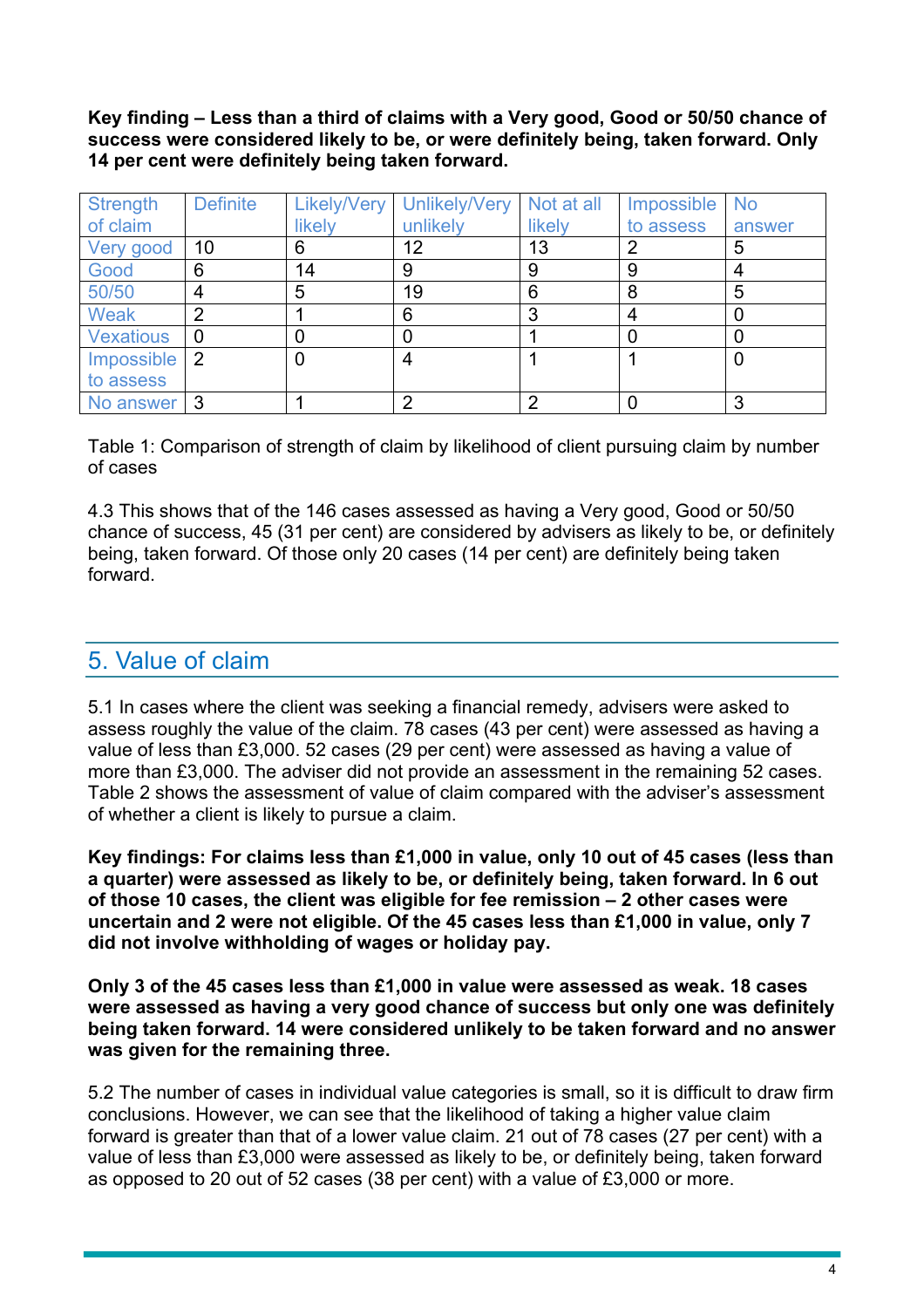| Value of   | <b>Definite</b> | Likely /           | Unlikely /  | <b>Not</b>     | Impossible     | <b>No</b>      | <b>Total</b>   |
|------------|-----------------|--------------------|-------------|----------------|----------------|----------------|----------------|
| claim      |                 | <b>Very likely</b> | <b>Very</b> | at all         | to assess      | answer         |                |
|            |                 |                    | unlikely    | likely         |                | given          |                |
| $<$ £500   | $\overline{0}$  | 4                  | 10          | 11             | $\overline{0}$ | 3              | 28             |
| £500-£999  | 3               | 3                  | 4           | 4              | $\overline{2}$ | 1              | 17             |
| £1000-     | $\overline{7}$  | $\overline{4}$     | 6           | $\overline{7}$ | 6              | 3              | 33             |
| £1999      |                 |                    |             |                |                |                |                |
| £3000-     | $\overline{2}$  | $\overline{2}$     | 5           | $\overline{4}$ | 1              | 1              | 15             |
| £4999      |                 |                    |             |                |                |                |                |
| £5000-     | 6               | 5                  | 3           | 1              | 3              | $\overline{2}$ | 20             |
| £9999      |                 |                    |             |                |                |                |                |
| £10000-    | 6               | 1                  | 3           | 3              | 1              | 1              | 15             |
| £17999     |                 |                    |             |                |                |                |                |
| £18000-    | $\overline{0}$  | $\overline{0}$     | $\mathbf 0$ | $\mathbf 0$    | $\overline{2}$ | $\overline{0}$ | $\overline{2}$ |
| £30000     |                 |                    |             |                |                |                |                |
| Impossible | 2               | $\overline{7}$     | 11          | $\overline{2}$ | 6              | 3              | 31             |
| to assess  |                 |                    |             |                |                |                |                |
| No answer  | 1               | $\overline{0}$     | 11          | 3              | 3              | 3              | 21             |
| given      |                 |                    |             |                |                |                |                |

Table 2: Comparison of value of claim by likelihood of client pursuing claim by number of cases

# 6. Basis of claim

6.1 Advisers were asked to identify the basis on which a client could bring a case before the Employment Tribunal. One case can contain more than one basis of claim. Fig.3 shows the basis of claim by number of cases.

**Key findings: The most common bases of claim were unfair dismissal and withholding of wages. Holiday pay was the next most common basis of claim. One fifth of cases contained discrimination as a basis of claim.**

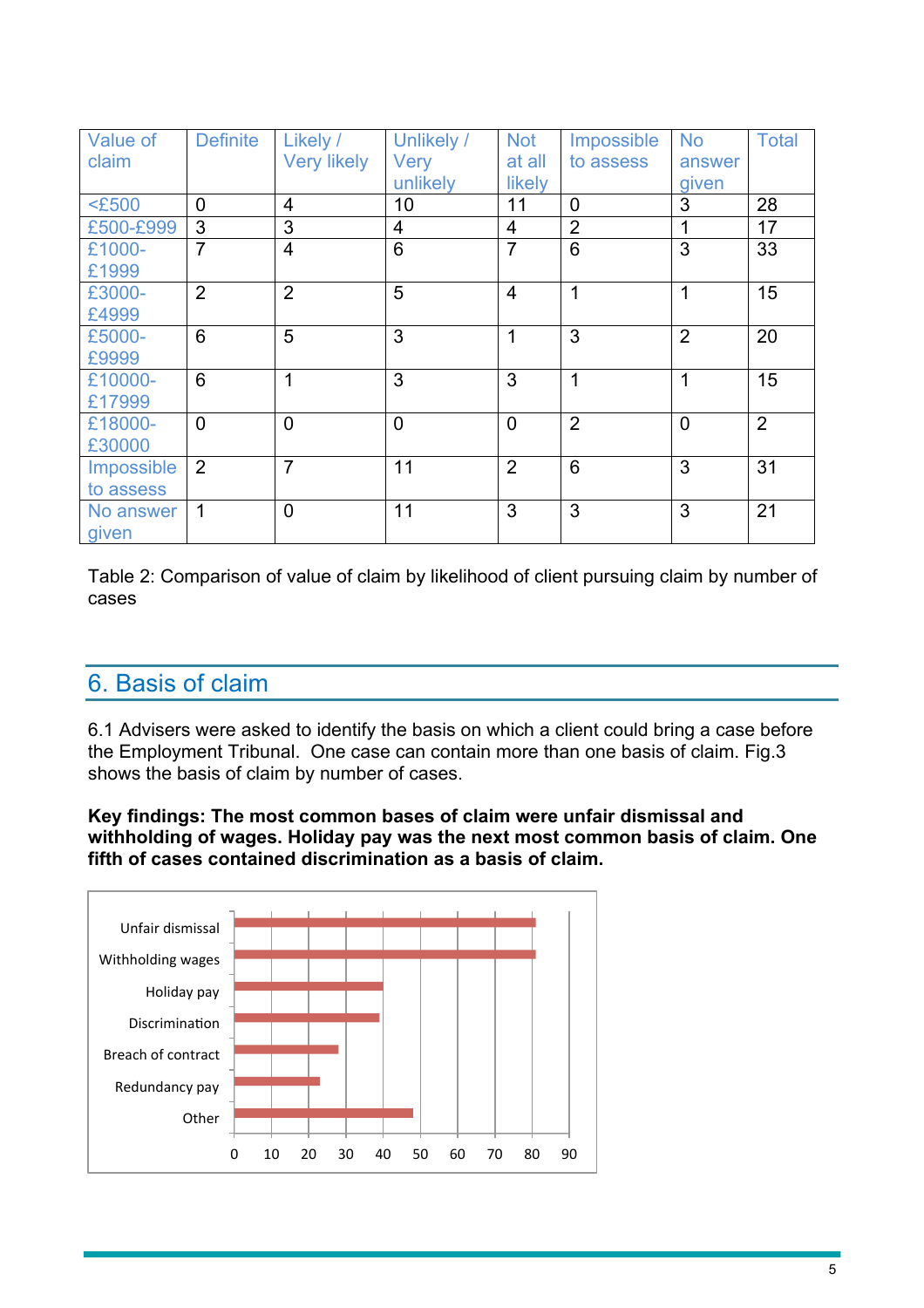#### Fig.3: Basis of claim by number of cases

#### 7. Employment status

7.1 Fig. 4 shows the client's employment status at the time of contact with the bureau adviser by percentage share.

**Key findings: 43 per cent of clients were not in employment at the time of their contact with the bureau adviser. 25 per cent were claiming a social security benefit as a direct result of the alleged complaint against the employer.**



Fig. 4: Employment status of client at time of contact with bureau by percentage share

## 8. Fees and fee remission

8.1 Advisers were asked to provide reasons for their assessment of the likelihood of a client taking a claim forward. This was a free text question, and where advisers provided a response, there were several different reasons put forward either instead of, or alongside, the cost of taking a claim. However, fees or costs were the most dominant reasons put forward by advisers, and were citied in over half of the 68 claims which were assessed as having a Very good, Good or 50/50 chance of success but were unlikely to proceed. This is most certainly an underestimate of the impact of fees. In many cases, advisers did not provide a response or were not able to ascertain their client's reasons. In addition, the survey asked for an assessment of likelihood at a single point in time. It is not possible, for example, to determine from it whether clients who decided to pay the fee to issue a claim would continue if they were subsequently required to pay a hearing fee. Nor is it possible to tell whether those with fee remission applications pending, would continue with their claim if their application were rejected.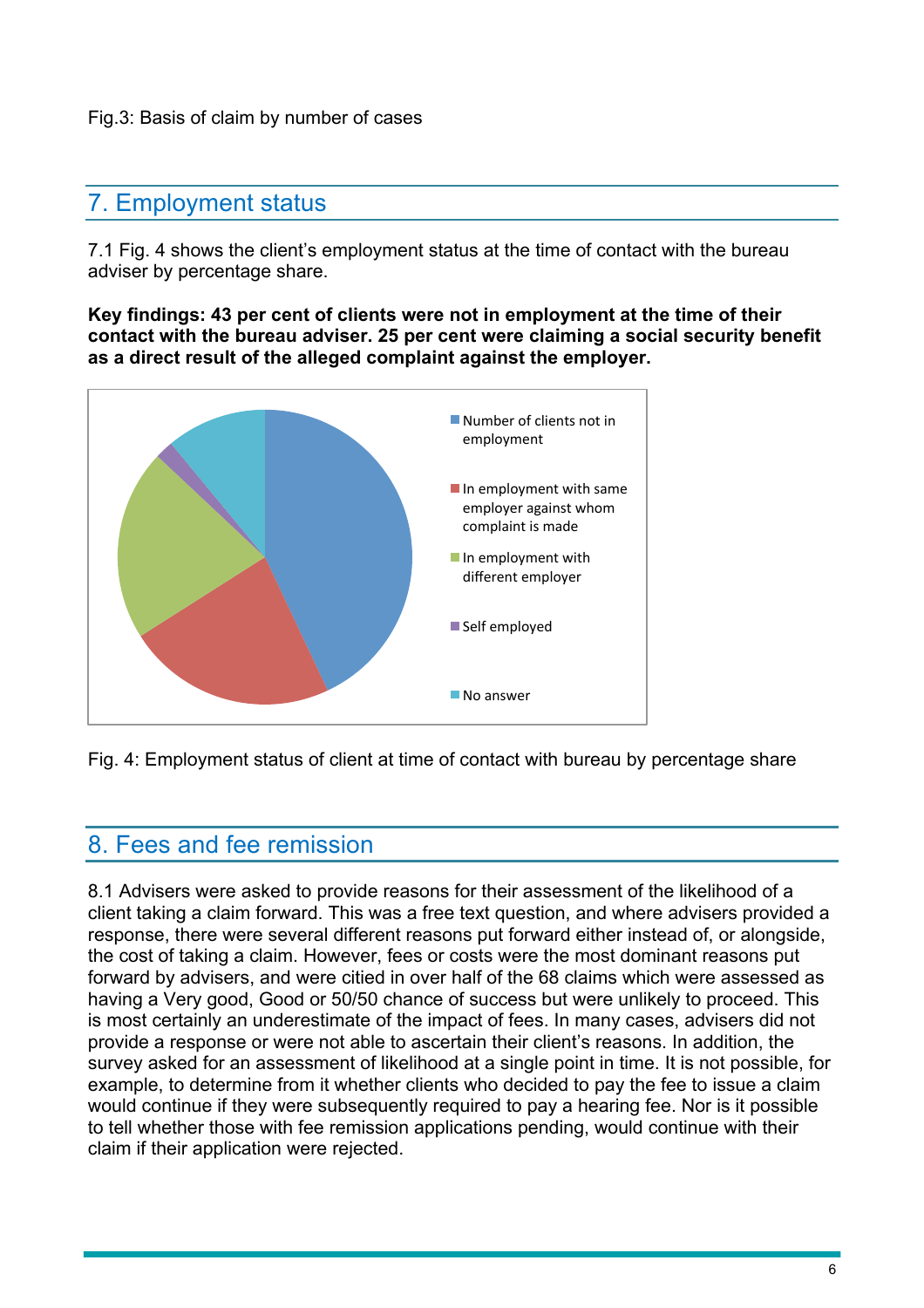8.2 Advisers were asked about the proportion of their clients potentially eligible for fee remission. 72 clients (40 per cent) were assessed as potentially eligible and 87 clients (48 per cent) as ineligible. No answer to this question was given in the remaining 23 cases. Potential eligibility does not mean that the client would have been granted fee remission. Several advisers, both as part of and outside of the survey, have reported considerable difficulties with satisfying fee remission application requirements, with claims being rejected on grounds of evidence not being provided even though it had been, on grounds of very small unexplained items on bank statements, on grounds of evidence letters - for example proving benefit entitlement - not being within one month or being photocopies. Changes to the fee remission system were brought in at the end of June this year, but it is too soon to say whether this will have a major impact on the problems applicants have experienced.

## 9. About Citizens Advice

9.1 The Citizens Advice service is a network of 319 independent member Citizens Advice Bureaux that provide free, impartial advice from more than 3,300 locations in England and Wales, including GPs' surgeries, hospitals, community centres, county courts and magistrates courts, and mobile services. The service aims:

- to provide the advice people need for the problems they face
- to improve the policies and practices that affect people's lives.

In 2013/14 the Citizens Advice service in England and Wales advised 2 million people on 5.5 million problems.

9.2 By helping people to solve problems, we change lives, which in turn represents considerable value for communities, the public purse and society as a whole. Research by Citizens Advice demonstrates that the Citizens Advice service is worth at least £750 million to society<sup>2</sup>.

For further information, please contact:

T: 03000 231287 T: 03000 231310

**Alison Green I Policy Researcher Graham Black I Senior Press Officer** alison.green@citizensadvice.org.uk graham.black@citizensadvice.org.uk

 <sup>2</sup> *Making the case – The value to society of the Citizens Advice service*: Citizens Advice May 2014